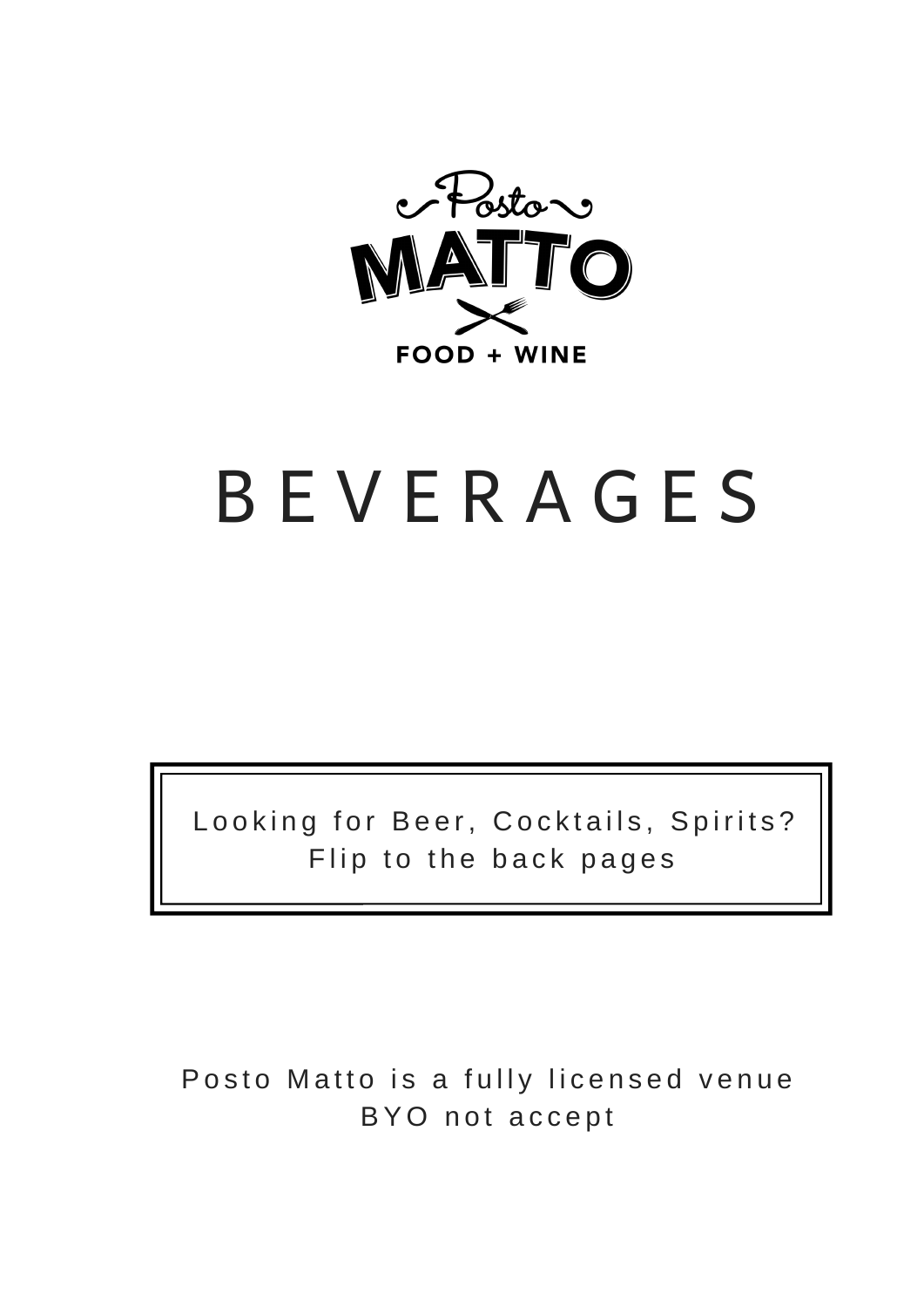### B E E R

#### **Tap Beer**

| <b>Moretti Italy</b>                              | 10/12 |
|---------------------------------------------------|-------|
| Little Creatures Pacific Ale Fremantle            | 10/12 |
|                                                   |       |
| <b>Other Beers</b>                                |       |
| <b>Birra Ichnusa</b> Sardinia Italy               | 10    |
| Menabrea Bionda Italy                             | 10    |
| <b>Peroni Red Italy</b>                           | 10    |
| <b>Peroni Nastro Italy</b>                        | 10    |
| Peroni Leggera Italy                              | 10    |
| Nail Ale 'MVP' Perth (can)                        | 10    |
| Nail Ale 'RED' Perth (can)                        | 10    |
| Nail Ale 'VPA' Perth (can)                        | 10    |
| <b>Rogers Fremantle WA</b>                        | 10    |
| <b>Matso's Ginger Broome WA</b>                   | 12    |
| <b>James Squire Orchard Crush Apple Cider NSW</b> | 11    |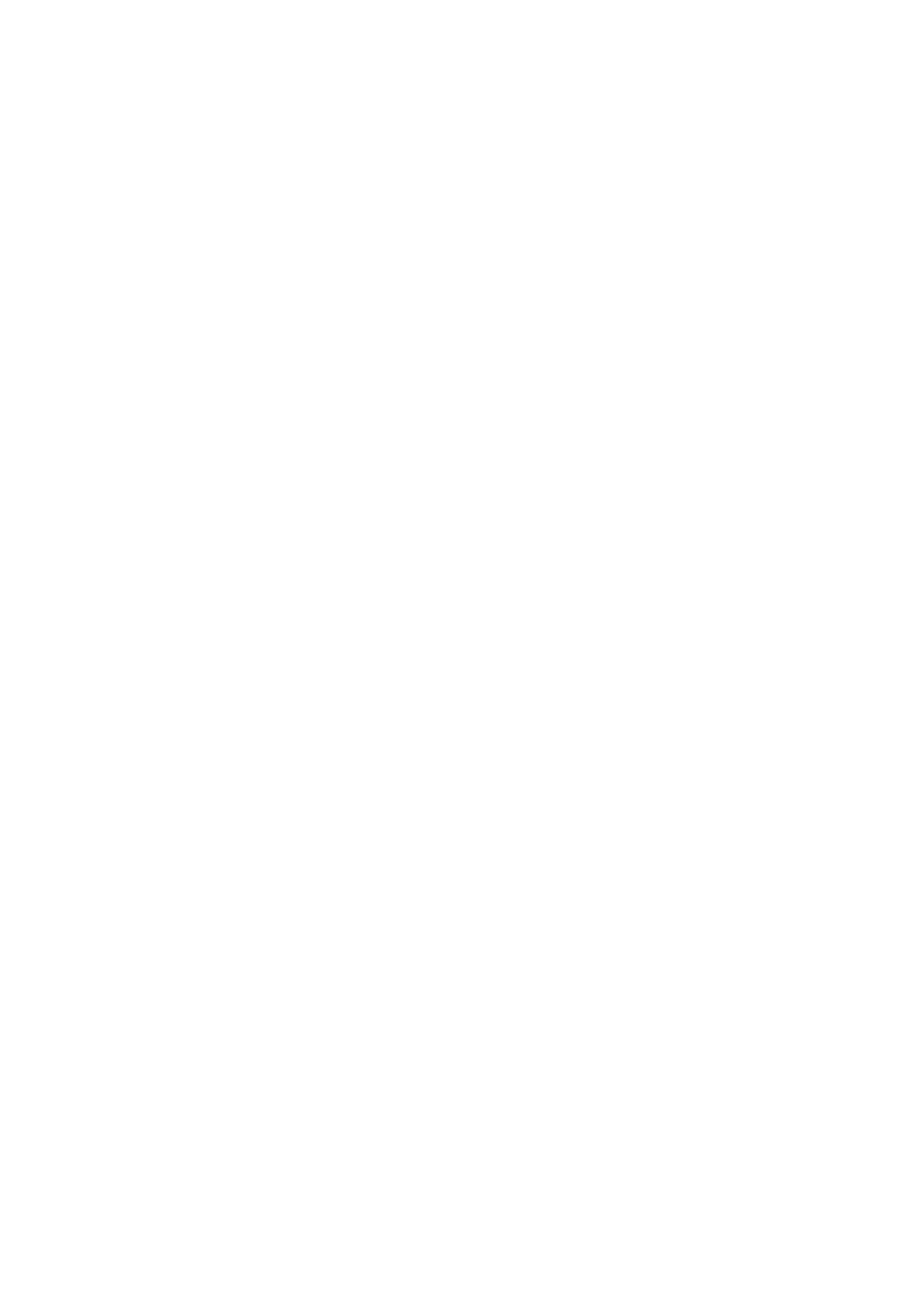### C O C K T A I L S

| Aperol or Campari Spritz prosecco, soda, orange                        | 12 |
|------------------------------------------------------------------------|----|
| Limoncello Spritz limoncello, prosecco, soda, lemon                    | 12 |
| <b>Blood Orange Bellini</b> blood orange juice, prosecco               | 12 |
| Americano campari, cinzano red, soda, orange peel                      | 15 |
| Old Fashioned bourbon or whiskey, bitters, raw sugar, orange peel      | 15 |
| <b>Amaretto Sour</b> amaretto, lemon juice, egg white, cherry, bitters | 15 |
| Negroni gin, cinzano red, campari, orange peel                         | 15 |
| Gin Martini gin, vermouth (with olive or lemon twist)                  | 15 |
| Margarita tequila, triple sec, lemon, lime, sugar                      | 15 |
| Moscow Mule vodka, fresh lime, ginger beer, mint                       | 15 |
| Mojito white rum, fresh lime, soda water, mint, raw sugar              | 15 |
| Espresso Martini vodka, kahlua, raw sugar, espresso coffee             | 15 |
|                                                                        |    |
| <b>Mocktails</b>                                                       |    |
| <b>Blood Orange Mocktail</b>                                           | 10 |
| Blood orange juice, vanilla, lime juice, soda water                    |    |
|                                                                        |    |

**10**

**10**

**Raspberry Sour**

Raspberry juice, lemon, egg white, cherry, vanilla

#### **Virgin Moscow Mule**

Lime juice, sugar syrup, soda, ginger beer, mint, lime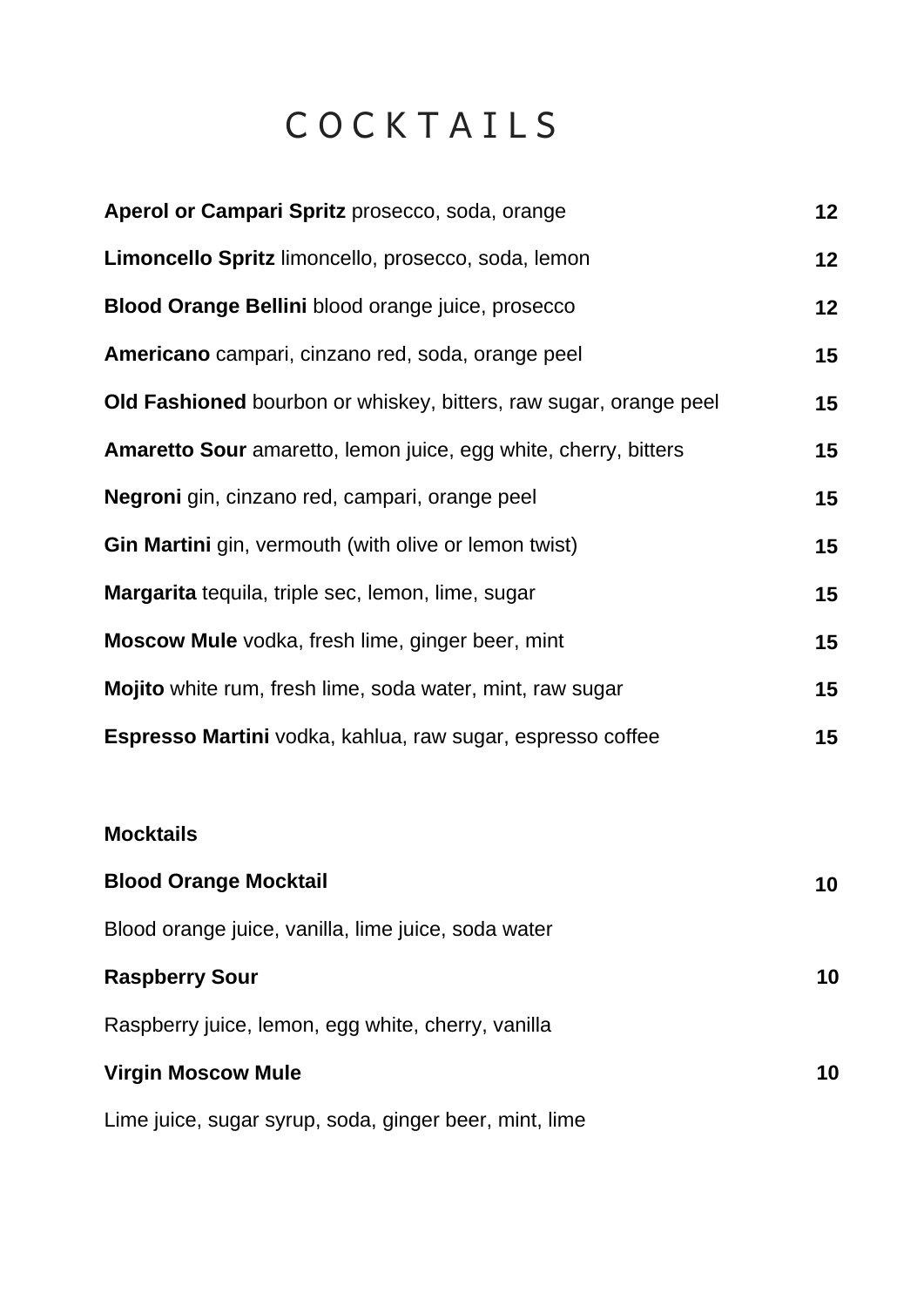## WINES BY GLASS

### **SPARKLING**

| <b>Canella Prosecco DOCG</b> Veneto Italy (200mL) |  |
|---------------------------------------------------|--|
|---------------------------------------------------|--|

### WHITE

| <b>Puiatti Signature Pinot Grigio Romans D'Isonza ITA</b> | 10 |
|-----------------------------------------------------------|----|
| Stella Bella Sauvignon Blanc Margaret River WA            | 10 |
| Xanadu Exmoor Sauvignon Blanc Semillon Margaret River WA  | 10 |
| Howard Park Flint Rock Chardonnay Denmark WA              | 10 |
| Geppetto Moscato Mornington Peninsula VIC                 | 10 |

### R O S E

| Rockford Alicante Bouchet Barossa Valley SA | 12/46 |
|---------------------------------------------|-------|
|---------------------------------------------|-------|

### R E D

| <b>Marchand &amp; Burch Villages Pinot Noir Mt Barker WA</b> | 12        |
|--------------------------------------------------------------|-----------|
| <b>Serafino Shiraz McLaren Vale SA</b>                       | <b>12</b> |
| Castelli Cabernet Sauvignon Denmark WA                       | 12        |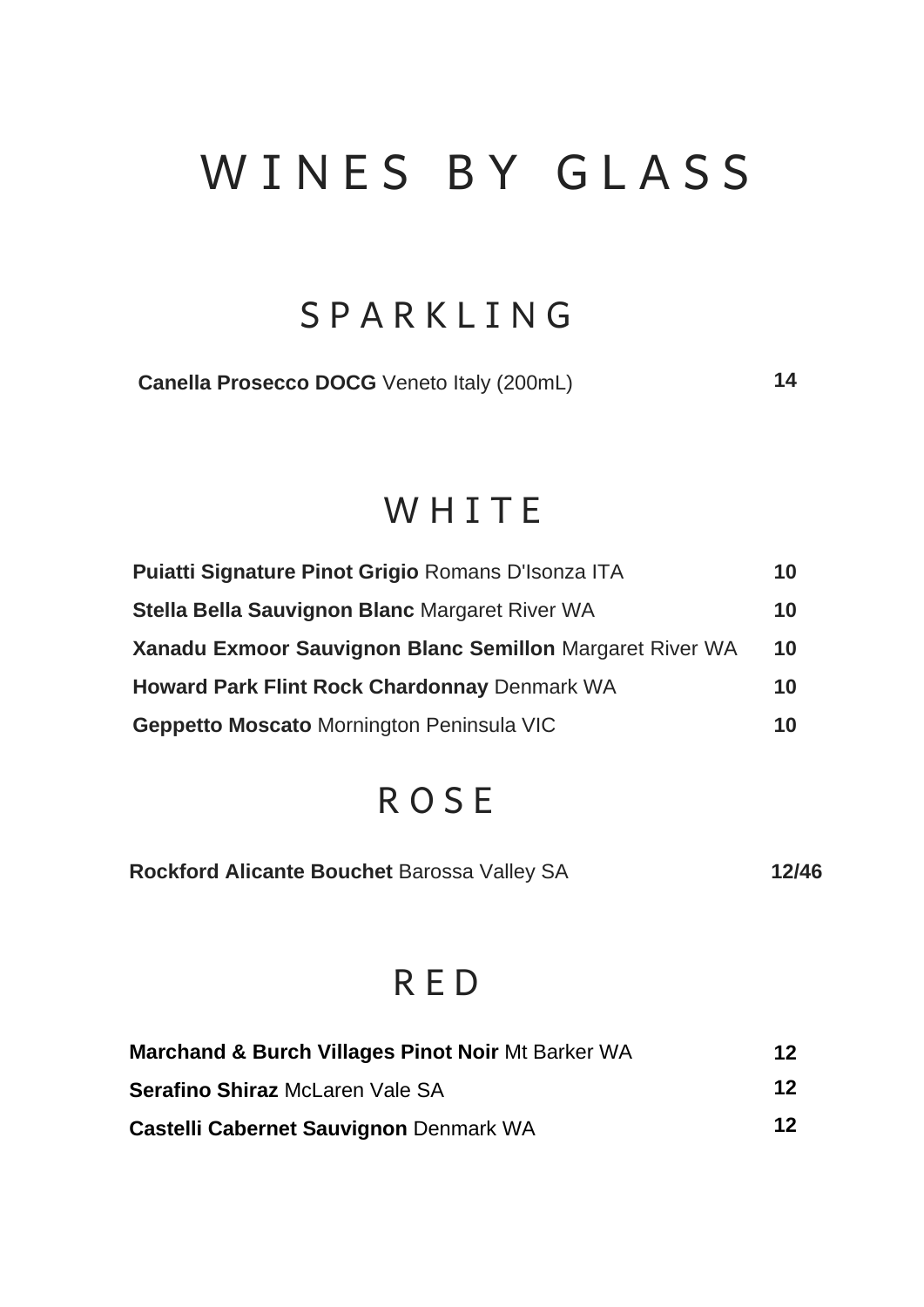### N O N - A L C O H O L I C D R I N K S

| <b>Soft Drink Bottle</b>                 | 4.5 |
|------------------------------------------|-----|
| Coke, Coke No Sugar, Sprite, Lift, Fanta |     |
| <b>Lemon Lime Bitters</b>                | 5.5 |
| <b>Emma &amp; Toms Juice 375mL</b>       | 5   |
| Orange, Apple, Raspberry Quencher        |     |
| <b>Ginger Beer</b>                       | 4.5 |
| <b>Sanbitter</b>                         | 4   |
| <b>Chinotto</b>                          | 4.5 |
|                                          |     |
| <b>Mangiatorella Water</b>               | 7   |
| Still 700mL                              | 8   |
| Sparkling 700mL                          |     |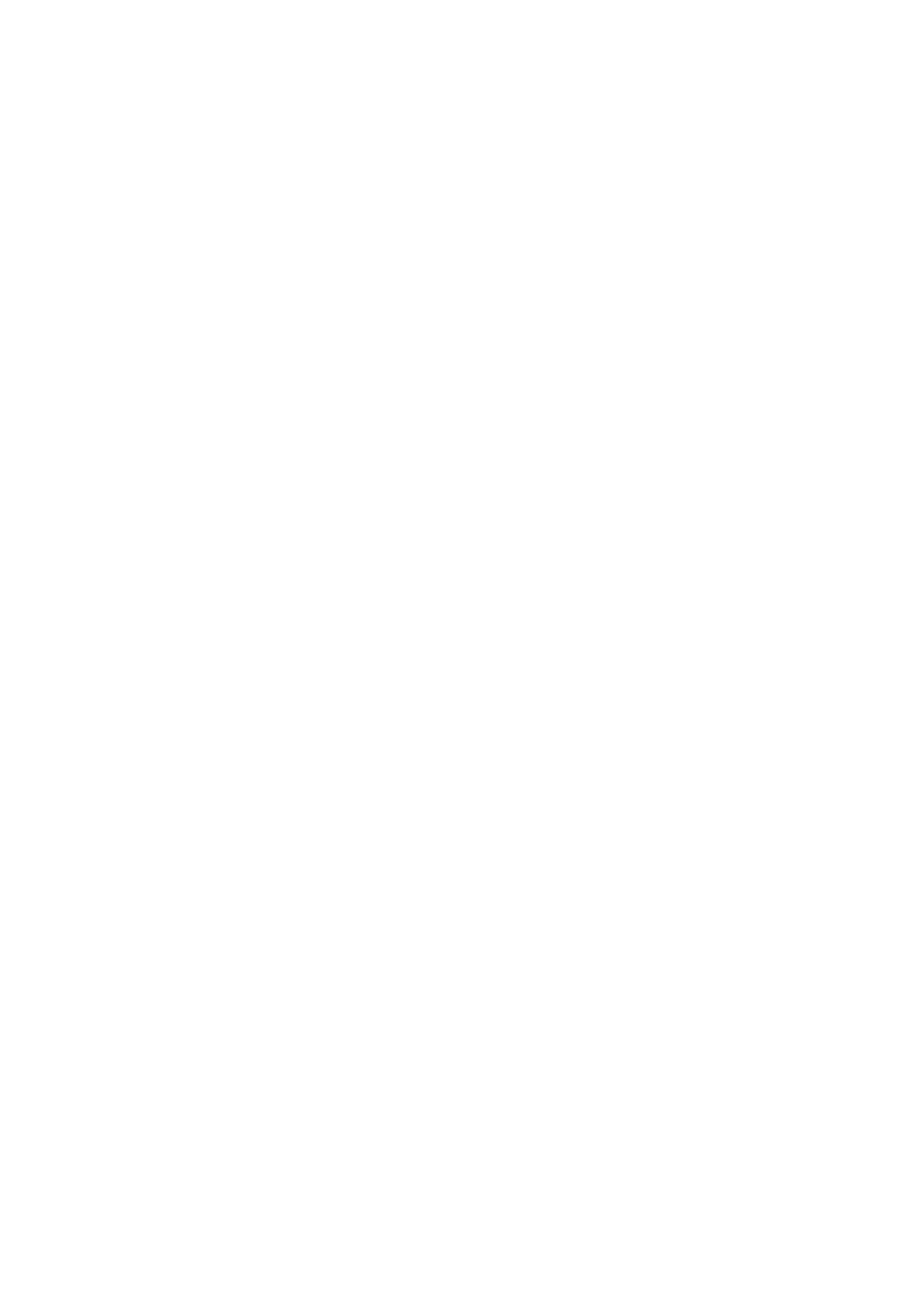### **SPARKLING**

| San Martino Prosecco DOCG Veneto Italy                  | 38  |
|---------------------------------------------------------|-----|
| Carpe Diem 'Le Origini Vermentino' Margaret River WA    | 56  |
| Lantieri Franciacorta Extra Brut Lombardy Italy         | 80  |
| Ca'del Bosco Franciacorta Cuvee Prestige Lombardy Italy | 120 |

### **WHITE**

| <b>Puiatti Signature Pinot Grigio Romans D'Isonza Italy</b>  | 38 |
|--------------------------------------------------------------|----|
| Carpe Diem 'Schiaffo Sauvignon Blanc' Margaret River WA      | 56 |
| <b>Howard Park Flint Rock Chardonnay Denmark WA</b>          | 39 |
| Pieropan Soave Classico Soave Italy                          | 60 |
| Monti 'Nord Est' Vermentino Sardinia Italy                   | 35 |
| <b>Castelli Riesling Denmark WA</b>                          | 39 |
| Stella Bella Sauvignon Blanc Margaret River WA               | 36 |
| Xanadu Exmoor Sauvignon Blanc Semillon Margaret River        | 36 |
| <b>Suckfizzle Sauvignon Blanc Semillon Margaret River WA</b> | 62 |
| Geppetto Moscato Mornington Peninsula VIC                    | 35 |
| <b>Pietradolce Etna Bianco Sicily Italy</b>                  | 68 |
| <b>Franz Haas Pinot Bianco Trentino Italy</b>                | 70 |
| <b>Grosset 'Polish Hill' Riesling Clare Valley SA</b>        | 85 |
| Stella Bella 'Luminosa' Chardonnay Margaret River            | 99 |

### DESSERT WINE & PORT

| <b>Pedro Ximenez Spain</b>                        | 9  |
|---------------------------------------------------|----|
| <b>Castle Rock NV "muscat" Porongrup WA</b>       | 9  |
| <b>Galway Pipe Port South Australia</b>           | 9  |
| <b>Penfold's Grandfather Port South Australia</b> | 15 |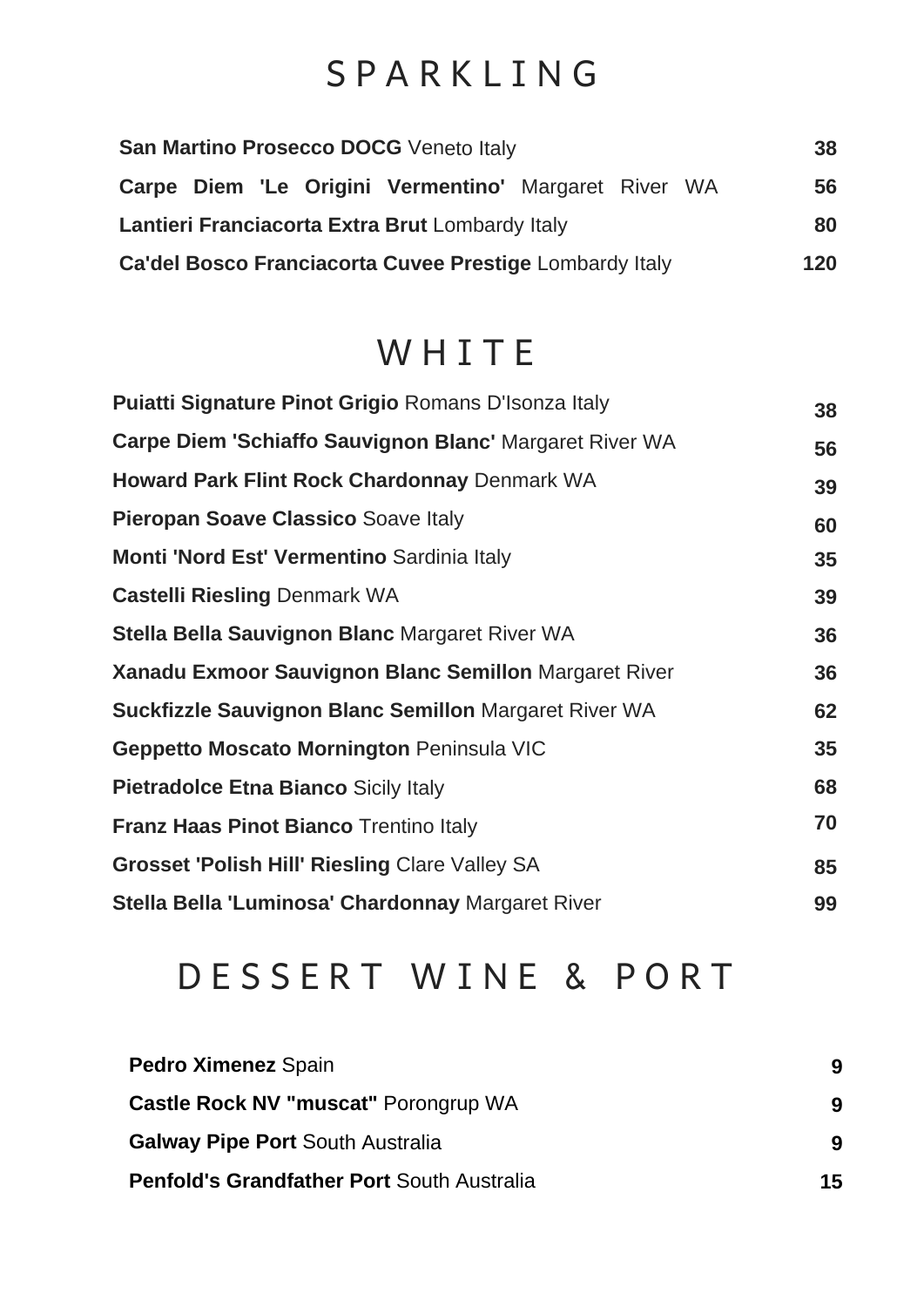### R E D W I N E

| Vallone 'Primitivo' Puglia Italy                                  | 34  |
|-------------------------------------------------------------------|-----|
| Vallone 'Ottavianello' Puglia Italy                               | 34  |
| Castelsina 'Chianti' Tuscany Italy                                | 36  |
| Marchand & Burch Villages Pinot Noir Mt Barker WA                 | 47  |
| Ancarani 'Sangiovese' Emilia Romagna Italy                        | 47  |
| Morgante 'Nero D'Avola' Sicily Italy                              | 49  |
| Bowen Estate 'Cabernet Sauvignon' Coonawarra SA                   | 52  |
| Castle Rock 'Pinot Noir' Porongrup WA                             | 56  |
| Carpe Diem 'Malbec' Margaret River WA                             | 56  |
| Ghisolfi 'Barbera D'Alba' Piedmont Italy                          | 56  |
| Ghisolfi Langhe 'Nebbiolo' DOC Piedmont Italy                     | 56  |
| Rockford Wines 'Moppa Springs GMS' Barossa Valley SA              | 59  |
| Antonella Corda 'Cannonau' di Sardegna Sardegna Italy             | 62  |
| Pietradolce 'Etna Rosso' DOC Sicily Italy                         | 65  |
| Kalleske Greenock Shiraz Barossa Valley SA                        | 66  |
| Rockford Wines 'Rod & Spur Shiraz Cabernet' Barossa Valley SA     | 76  |
| Alkoomi Icon Blackbutt 'Cabernet Blend' Frankland River WA        | 95  |
| <b>Franz Hass 'Pinot Nero' Trentino Italy</b>                     | 110 |
| Rickety Gate Reserve 'Cabernet Sauvignon' Denmark WA              | 120 |
| Castelli Estate 'il Liris Cabernet Blend' Margaret River WA       | 120 |
| Carpe Diem 'Riserva Cabernet Sauvignon' Margaret River WA         | 120 |
| Rockford Wines 'Rifle Range Cabernet Sauvignon' Barossa Valley SA | 120 |
| <b>Samuel's Gorge 'Mosaic of Dreams GMS' McLaren Vale SA</b>      | 125 |
| Ghisolfi 'Barolo' Bussia DOCG Piedmont Italy                      | 125 |
| Collosorbo 'Brunello di Montalcino' Tuscany Italy                 | 130 |
| Rockford Wines 'Basket Press Shiraz' Barossa Valley SA            | 210 |